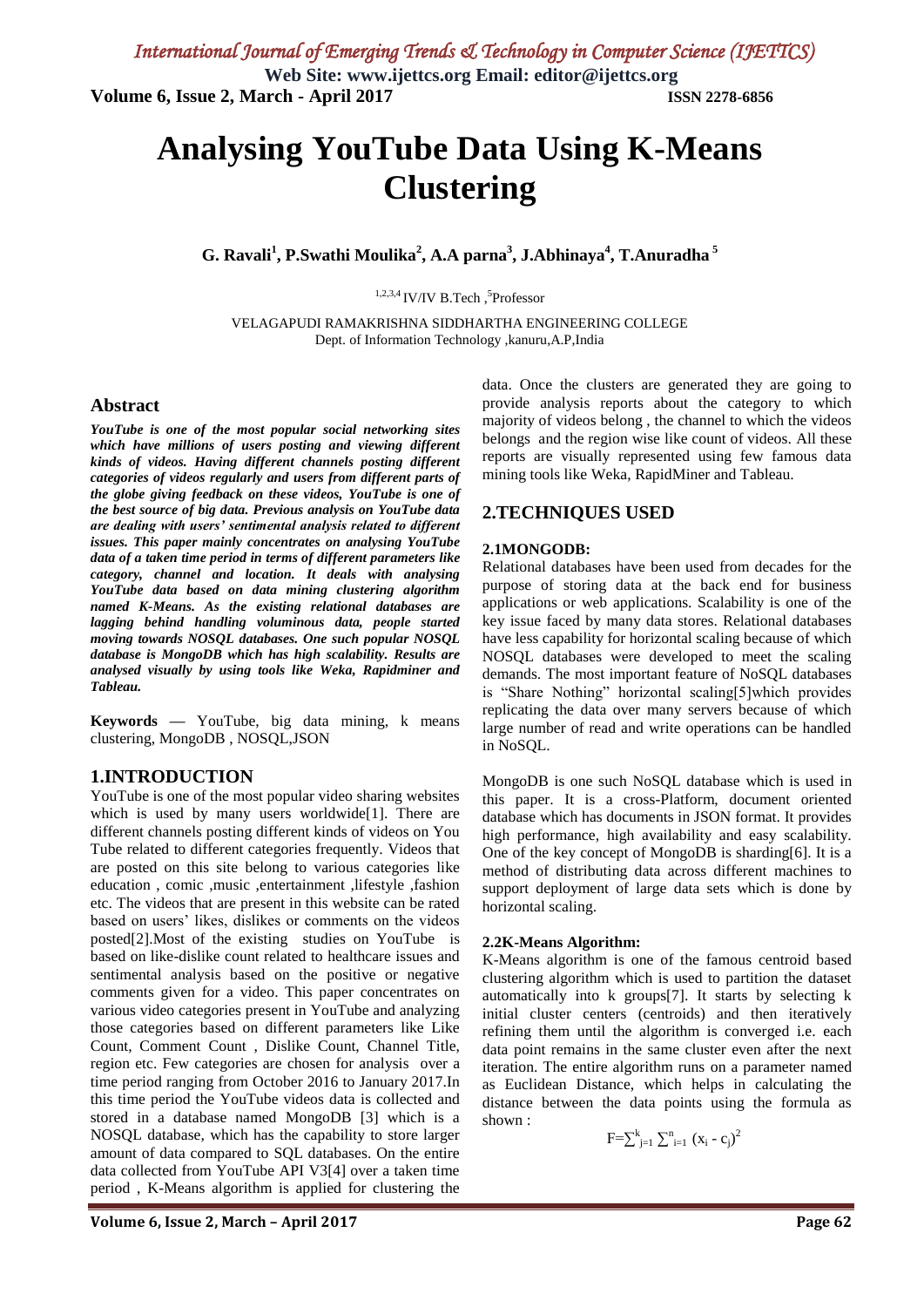# *International Journal of Emerging Trends & Technology in Computer Science (IJETTCS)*

**Web Site: www.ijettcs.org Email: editor@ijettcs.org**

## **Volume 6, Issue 2, March - April 2017 ISSN 2278-6856**

The steps involved in the execution of the algorithm are as follows:

1)Let "D" be the data set which consists of a set of data points  $\{x1, x2, x3, \ldots, xn\}$ . 2) Let  $C = \{c_1, c_2, \ldots, c_k\}$  be the set of cluster centers

(centroids). 3) Compute the distance between each data point to the

centers. 4) Assign the data point to the cluster center whose distance from the cluster center is minimum when compared to other cluster centers. 5) Recalculate the new cluster center  $C_J$  by calculating the average of the data points  $x_i$  in the respective cluster. 6) Repeat the steps (4) and (5) until convergence and return the final cluster centers (centroids) {c1,c2….ck} along with the data points in their respective clusters.

## **3.LITERATURE SURVEY:**

Jennifer Keelan , Vera Pavri-Garcia had published a paper named "YouTube as a source of information on immunization" which deals with collecting all unique videos basing on two keywords named "vaccination " and 'immunization'. All the videos with English language content containing information about human immunization are collected [8]. User's interaction with the videos is measured using viewcount and the viewer's reviews. Basing on the reviews the videos are categorized into negative if the message in the videos is portraying immunization negatively, positively if the video speaks in favour of immunization and ambiguous if there is no specific information provided. This is achieved by using technique called Weighted K-statistics (Cohen"s Kappa) and the results obtained shows that 49 videos (32%) are in the negative category , 73(48%) videos are in the positive category and 31 (20%) are in the ambiguous category.

Heather Molyneaux , Susan O"Donnell , Kerri Gibson and Janice Singer had published a paper named "Exploring the Gender Divide on YouTube:An Analysis of the creation and reception of Vlogs". This paper deals with the way men and women interact with Vlogs and the way they react to Vlogs[9]. Here Dual analytical approach is used to analyse the production and reception of Vlogs by the people. Here data related to 15 days is taken as input during this time period the Vlogs of length more than 3min and non English vlog are eliminated and the remaining vlogs are considered for analysis. On analysing the results it was found that there is a gender imbalance in both the reception and creation of vlogs. The results tell that women are posting less frequently than men and women vloggers are more likely to interact with other vloggers compared to men.

Hye-jin peak , Kyongseok kim and Thomas Hove had published a paper named "content analysis of antismoking videos on the YouTube" .This paper deals with the promotional of antismoking videos among the YouTube. The main technique in this process is Box"s M test. In order to analyze the data they used three methods like Message sensitive value, Message appeals and Relationships with viewer's response[10]. In message appeal the analysis is done by dividing the comments into three categories like Threat appeal, Social appeal and Humor appeal .The final result tells that antismoking videos are more popular and widespread among the world. When the keyword antismoking is used only a few videos are retrieved but using the keyword Cigarette more number of videos are retrieved.

Ahmad Ammari , Vania Dimitrova and Dimoklis Despotakis had published a paper named "Semantically Enriched Machine Learning Approach to Filter YouTube Comments for Socially Augmented User Models". This paper deals about the analysis of the noisy data in the social media like YouTube , Flickr and delicious and is used to detect the noisy comments by using a technique called Roadmap which is a pattern mining technique[11]. These sites are being mostly used in the present world for exchanging the information with others. In YouTube the comments will be posted for a particular video, some of the comments will be positive or negative related to that video and some comments are totally irrelevant .These irrelevant are termed as noisy comments. The output results shows the comparison of the comments for a particular video before and after filtering the noisy comments.

## **4.PROPOSED METHOD:**

The main aim of the paper is to analyze the YouTube data which is gathered from the YouTube developer API V3. The data obtained from API is in JSON (JavaScript Object Notation) format which is unstructured and is converted to structured format by using JSON parsers and Google spreadsheets method. The structured data is dumped into Mongo DB which is used for storing and retrieving the data. Preprocessing steps like filling the missing values by using "0" and "NULL" are applied on the collected information. Now on this information, K-Means clustering algorithm is applied and clusters are obtained. The obtained results are imported into data mining tools named Weka, RapidMiner and Tabluea. These tools help in providing the visual representation[12] of the clusters in different formats. The generated analysis reports provides us information about the number of data points in each cluster ,the number of videos belonging to each category, the category to which maximum videos belong ,the number of videos belonging to a particular channel and the like count of videos basing on regions. In order to get further in depth details about clusters formed we can once again bisect each cluster that is formed iteratively using k means and generate more details about the clusters basing on various parameters. Fig 1 shows the sequence of steps used in the experimentation.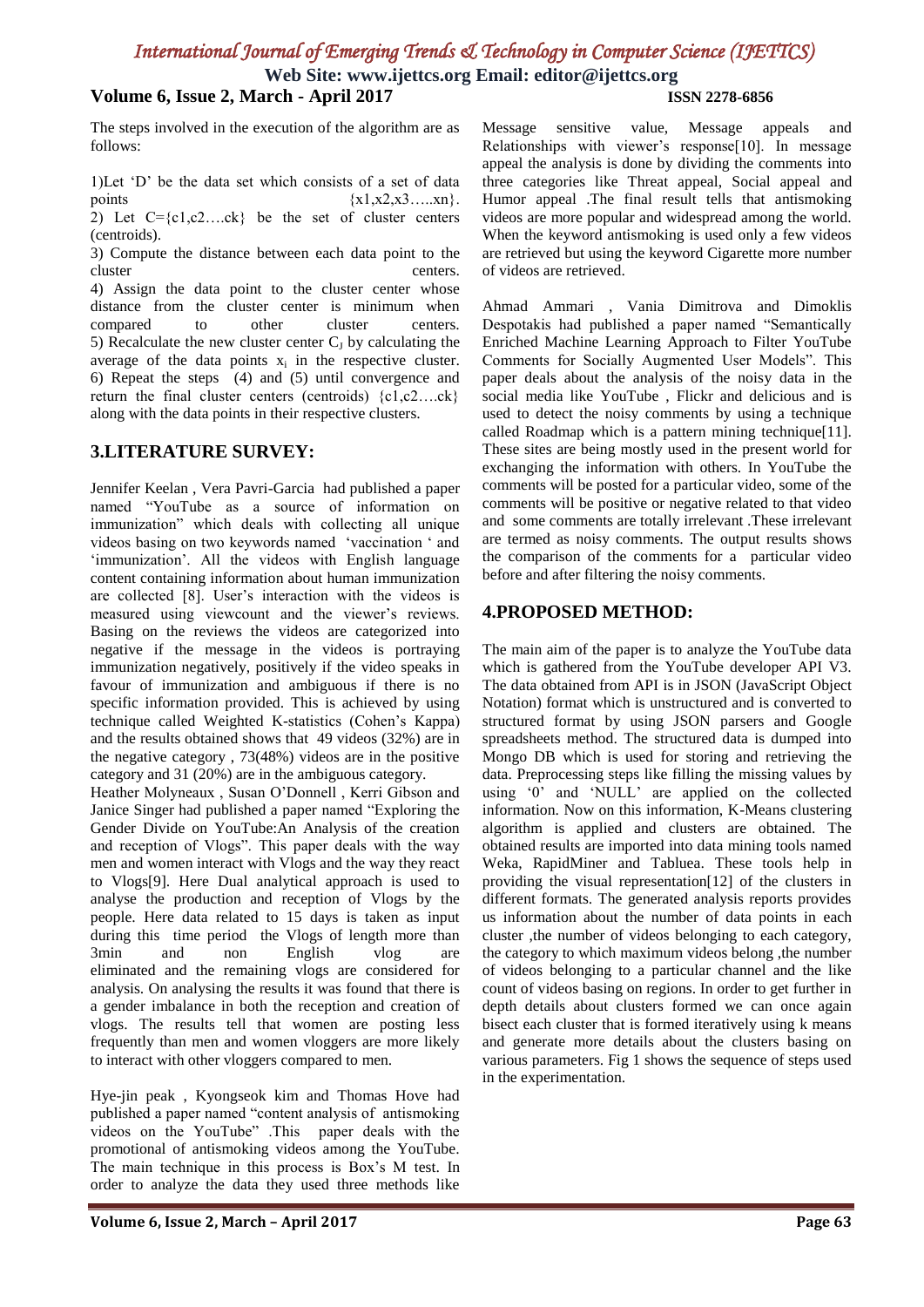# *International Journal of Emerging Trends & Technology in Computer Science (IJETTCS)*

**Web Site: www.ijettcs.org Email: editor@ijettcs.org Volume 6, Issue 2, March - April 2017 ISSN 2278-6856**



**Fig 1:** Project Flow

## **5.EXPERIMENTAL RESULTS**

Analysis results are obtained basing on the attributes of the dataset. There are two clusters formed after performing K means clustering. The Fig 2 represents the cluster along with its data points that are assigned to that cluster. Attributes like- like count, view count etc. which are having similar values come into the same cluster either cluster "0" or cluster "1". Fig 3 represents the number of data points in each cluster. Majority of the data points come under cluster 1.

|     |                                                   |                                      |                      |                                    |                              |                                  |           |                           | ARFF-Viewer- C:\Users\ravali\D |                           |
|-----|---------------------------------------------------|--------------------------------------|----------------------|------------------------------------|------------------------------|----------------------------------|-----------|---------------------------|--------------------------------|---------------------------|
|     | File Edit View                                    |                                      |                      |                                    |                              |                                  |           |                           |                                |                           |
|     | data.arff                                         |                                      |                      |                                    |                              |                                  |           |                           |                                |                           |
|     | Relation: edipseset1 dustered                     |                                      |                      |                                    |                              |                                  |           |                           |                                |                           |
| No. | Instance number   publishedAt  <br><b>Numeric</b> | Nominal                              | channelId<br>Nominal | channelTitle<br>Nominal            | categoryId<br><b>Numeric</b> | viewCount   likeCount<br>Numeric | Numeric   | dislikeCount  <br>Numeric | commentCount<br>Numeric        | <b>Cluster</b><br>Nominal |
| 40  |                                                   | 39.0 2016-06-1 UCaHNF                |                      | CalvinHarri                        |                              | $10.0$ 1.215808                  | 4522961.0 | 263300.0                  | 205559.0 duster0               |                           |
| 41  |                                                   | 40.0 2015-08-0   UCaHNF              |                      | CalvinHarri                        |                              | 10.0 9.420463 2675595.0          |           | 133272.0                  | 97783.0 duster0                |                           |
| 42  |                                                   | 41.0 2016-08-0 UC3ifT15 Proximity    |                      |                                    |                              | 24.0 3.648762 1491260.0          |           | 47639.0                   | 79093.0 duster 1               |                           |
| 43  |                                                   | 42.0 2013-08-0 UCe3vZz Jason Derulo  |                      |                                    |                              | 10.0 3.696661 1657834.0          |           | 70969.0                   | 95829.0 duster0                |                           |
| 44  |                                                   | 43.0 2015-12-1 UCm 1ds ChrisBrow     |                      |                                    |                              | 10.0 5.795914 431869.0           |           | 16748.0                   |                                | 15796.0 duster 1          |
| 45  |                                                   |                                      |                      | 44.0 2016-02-2 UC2xskk RihannaVEVO |                              | 10.0 8.231950 4645621.0          |           | 462012.0                  | 394022.0 cluster0              |                           |
| 46  |                                                   | 45.0 2015-10-2 UCHki01 JustinBieb    |                      |                                    |                              | 10.0 2.198465 7701919.0          |           | 971022.0                  | 653553.0 cluster0              |                           |
| 47  |                                                   | 46.0 2016-02-1 UCmKdS SiaVEVO        |                      |                                    |                              | 10.0 7.459156 2757990.0          |           | 112847.0                  | 87783.0 duster0                |                           |
| 48  |                                                   |                                      |                      | 47.0 2016-02-2 UC09d8 FifthHarmo   |                              | 10.0 1.320441 4702184.0          |           | 354918.0                  | 372783.0 duster0               |                           |
| 49  |                                                   | 48.0 2016-12-1 UC56gT Sony Music     |                      |                                    |                              | 10.0 9.968909E7 507286.0         |           | 45102.0                   | 24091.0 duster 1               |                           |
| 50  |                                                   | 49.0 2015-09-0 UCa-Fi5i T-Series     |                      |                                    |                              | 10.0 1.910605                    | 631203.0  | 69501.0                   | 35262.0 duster 1               |                           |
| 51  |                                                   | 50.0 2013-11-0 UCa-Fi5i T-Series     |                      |                                    |                              | 10.0 9.969445                    | 271121.0  | 36863.0                   | 20247.0 cluster 1              |                           |
| 52  |                                                   | 51.0 2017-01-3 UCftwR                |                      | <b>WIRED</b>                       | 28.0                         | 10748.0                          | 292.0     | 46.0                      |                                | 101.0 duster 1            |
| 53  |                                                   | 52.0 2017-01-2 UCftwR                |                      | WIRED                              | 28.0                         | 18911.0                          | 493.0     | 17.0                      |                                | 4.0 duster 1              |
| 54  |                                                   | 53.0 2017-01-2 UCakHs The Future     |                      |                                    | 24.0                         | 41243.0                          | 470.0     | 35.0                      |                                | 34.0 duster 1             |
| 55  |                                                   | 54.0 2016-09-1 UCftwR                |                      | <b>WIRED</b>                       | 28.0                         | 14317.0                          | 353.0     | 3.0                       |                                | 20.0 duster 1             |
| 56  |                                                   | 55.0 2017-02-0 UCsW36 PhoneDog       |                      |                                    | 28.0                         | 1200.0                           | 115.0     | 5.0                       |                                | 15.0 duster 1             |
| 57  |                                                   | 56.0 2017-01-3 UCsW36 PhoneDog       |                      |                                    | 28.0                         | 6097.0                           | 269.0     | 18.0                      |                                | 44.0 duster 1             |
| 58  |                                                   | 57.0 2017-01-2 UCsW36 PhoneDog       |                      |                                    | 28.0                         | 6528.0                           | 170.0     | 23.0                      |                                | 21.0 duster 1             |
| 59  |                                                   | 58.0 2016-11-1 UCXGqrK Austin Evans  |                      |                                    | 28.0                         | 562821.0                         | 14493.0   | 583.0                     |                                | 1166.0 duster 1           |
| 60  |                                                   | 59.0 2017-01-2 UCXGgrK Austin Evans  |                      |                                    | 28.0                         | 213477.0                         | 7591.0    | 212.0                     |                                | 1006.0 duster 1           |
| 61  |                                                   | 60.0 2017 01-2 LICXGarK Austin Evans |                      |                                    | 28.0                         | 911982.0                         | 24072.0   | 2788.0                    |                                | 5502.0 cluster 1          |

Fig 2 : Instances with cluster number as shown in weka(Majority cluster 1)





**Fig 3:** Data points in Cluster as shown in RapidMiner

The clusters formed are pictorially represented in Fig 4. The data points which are highly concentrated in an area represent more similarity. On clicking on any data point its details are displayed in a new window named Instance info as show in Fig 4.



**Fig 4:** Instance info as shown in weka

As per YouTube norms each category is given a specific category id and some of the categories are shown in Fig 5. Fig 6 represent the category to which majority of videos belong during the taken time period from October 2016 to January 2017.

| Category id | <b>Category</b> name        |
|-------------|-----------------------------|
|             | <b>Autos &amp; Vehicles</b> |
| 10          | <b>Music</b>                |
| 17          | <b>Sports</b>               |
| 18          | <b>Short Movies</b>         |
| 19          | <b>Travel &amp; Events</b>  |
| 20          | Gaming                      |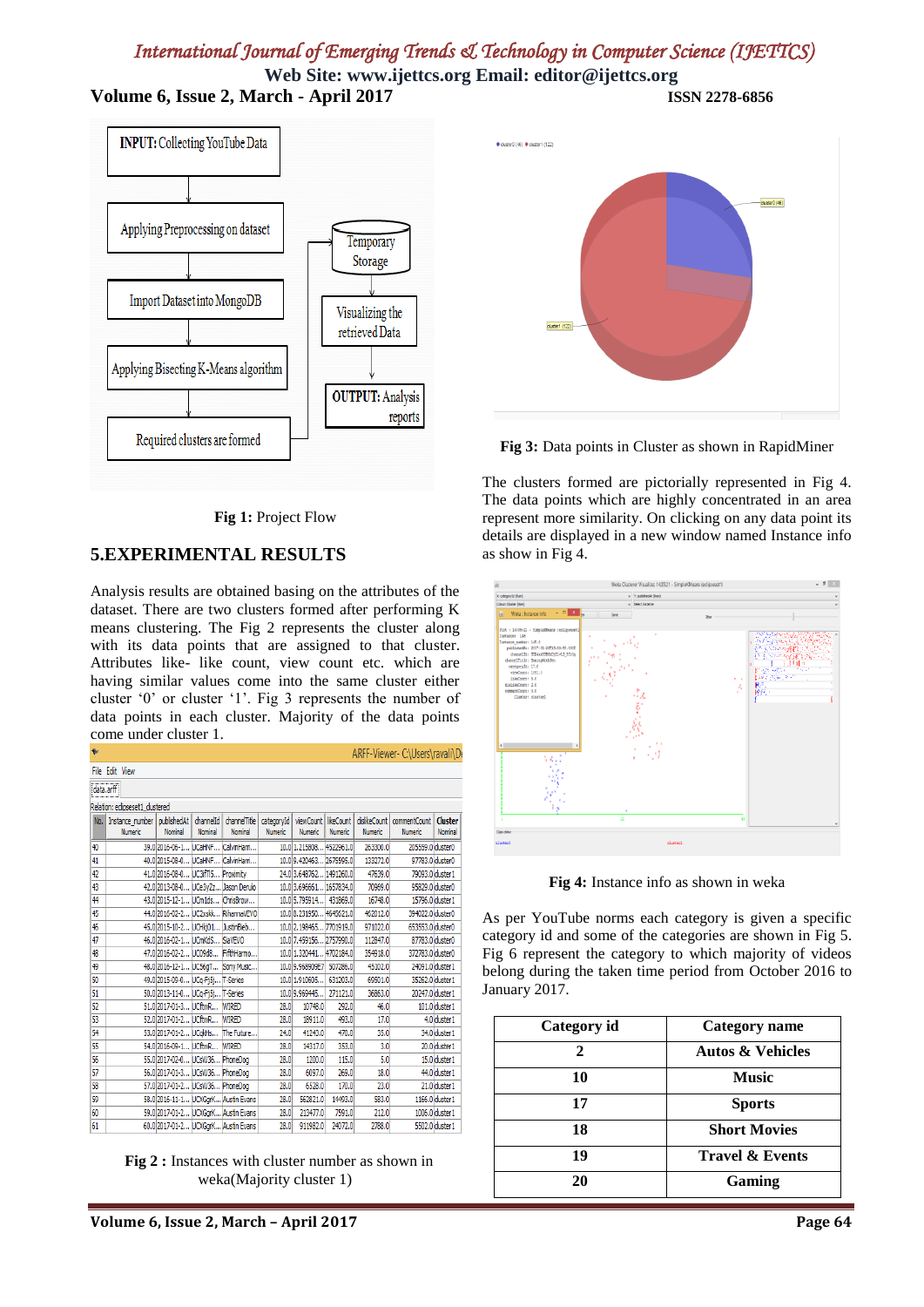# *International Journal of Emerging Trends & Technology in Computer Science (IJETTCS)*

**Web Site: www.ijettcs.org Email: editor@ijettcs.org Volume 6, Issue 2, March - April 2017 ISSN 2278-6856**

| 22                      | People & Blogs             |  |  |
|-------------------------|----------------------------|--|--|
| 25                      | <b>News &amp; Politics</b> |  |  |
| 27                      | <b>Education</b>           |  |  |
| 42.                     | <b>Shorts</b>              |  |  |
| Fig 5: Category Details |                            |  |  |

Fig 6 clearly represent that category id "10" named Music has the maximun number of videos in the dataset followed by category id "25" named news and politics , category id '20' named Gaming. The minimum number of videos are related to category id "2" named Autos and Vehicles, category id "19" named Travel & Events.The remaning categories like sports,Education etc falls in other frequency range.



 **Fig 6: Category Frequency** 

Basing on the ChannelTitle , a pie chart is formed which describes the number of videos belonging to each ChannelTitle. From Fig 7 majority of the videos belongs to Lahari music T-series, followed by Typical gamer channel and One direction VEVO channel and least number of videos belong to channel Christina Perri channel.



**Fig 7:** ChannelTitle as shown in RapidMiner

YouTube videos are played in different countries/regions.The likecount of videos varies from place to place.Fig 9 deals with a single category named music (Categoy id "10"). The likecount of music related videos is maximum in country SV(El Salvador) followed by regions like KG(Kyrgyzstan),MZ(Mozambique), GT(Guatemala), BO(Bolivia),etc .

| А                     | в    |
|-----------------------|------|
| <b>Name</b>           | Code |
| Afghanistan           | AF   |
| Åland Islands         | AХ   |
| Albania               | AL   |
| Algeria               | DZ   |
| <b>American Samoa</b> | AS   |
| Andorra               | AD   |
| Angola                | AO   |
| Anguilla              | ΑI   |
| Antarctica            | AQ   |
| Antigua and Barbuda   | AG   |
| Argentina             | AR   |
| Armenia               | AM   |
| Aruba                 | AW   |
| Australia             | AU   |

**Fig 8 :** Region codes





A particular category consists of a number of different channels in YouTube.Basing on the channelid the likecount of videos are compared in Fig 10.The channelid "UC7DpParfqYQEbFGt5eTX5pQ"

has the maximum likecount followed by channelid "UCaWd5\_7JhbQBe4dknZhsHJg".